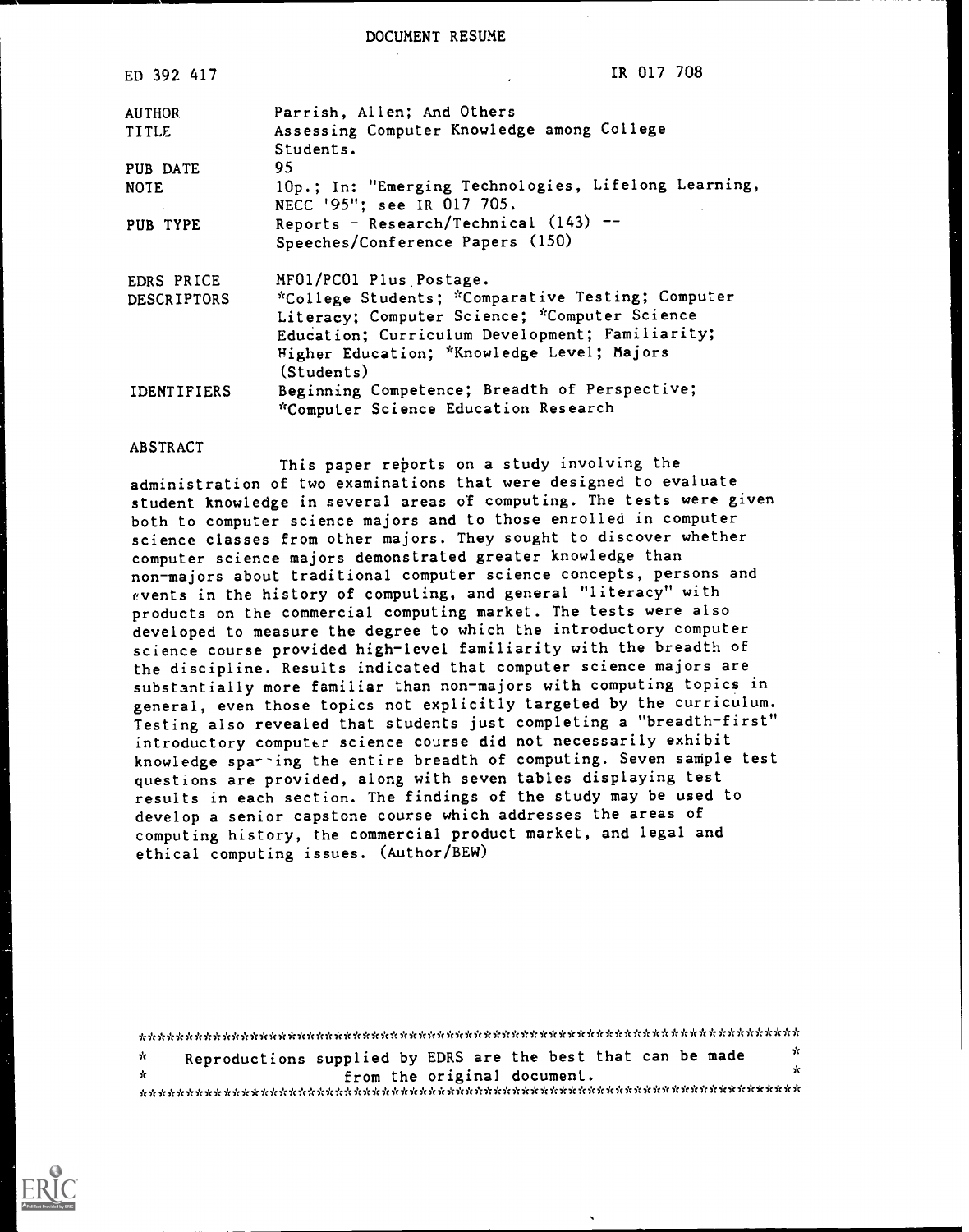U S DEPARTMENT OF EDUCATION<br>Office of Educational Research and improvement<br>EDUCATIONAL RESOURCES INFORMATION CENTER (ERIC)

- CENTER (CRIP)<br>This document has been reproduced as<br>received from the person or organization originating it
- E. Minor changes have been made to improve reproduction quality
- Points of view or opinions stated in this<br>document do not necessarily represent<br>official OERI position or policy

# **Assessing Computer Knowledge** among College Students

Paper presented at the NECC '95, the Annual National Educational Computing Conference (16th, Baltimore, MD, June 17-19, 1995.



# **BEST COPY AVAILABLE**

"PERMISSION TO REPRODUCE THIS MATERIAL HAS BEEN GRANTED BY

Donella Ingham

 $\overline{c}$ 

TO THE EDUCATIONAL RESOURCES INFORMATION CENTER (ERIC)."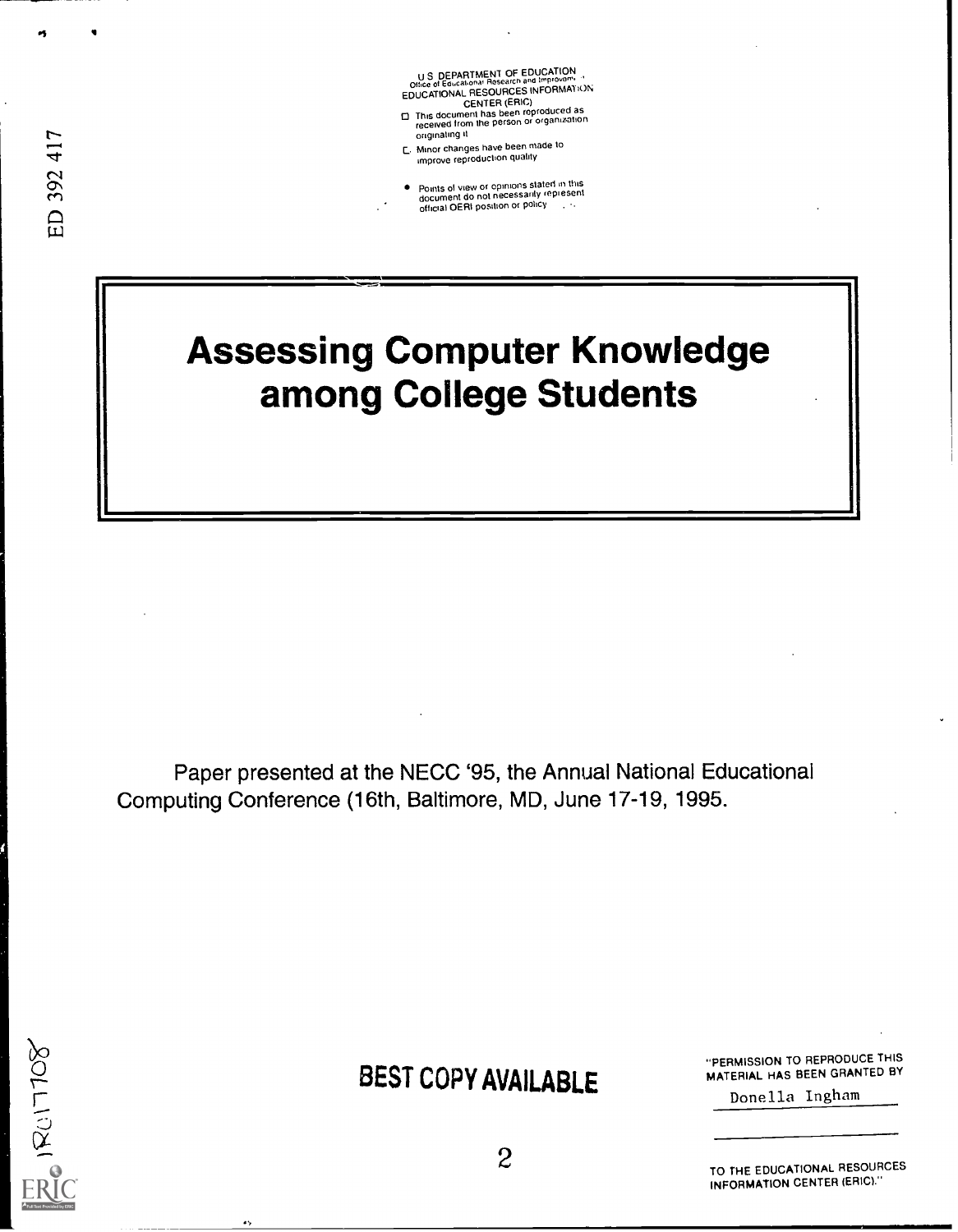# paper<br>Assessing Computing Knowledge among College Students

Allen Parrish The University of Alabama Tuscaloosa, AL 35487-0290 (205) 348-6363 parrish@cs.ua.edu

David Cordes The University of Alabama Tuscaloosa, AL 35487-0290 (205) 348-6363 cordes@cs.ua.edu

Susan Vrbsky The University of Alabama Tuscaloosa, AL 35487-0290 (205) 348-6363 vrbsky@cs.ua.edu

Crystal Fortner Lander University Greenwood, SC 29649 (803) 229-8617

Page 52 National Educational Computing Conference, 1995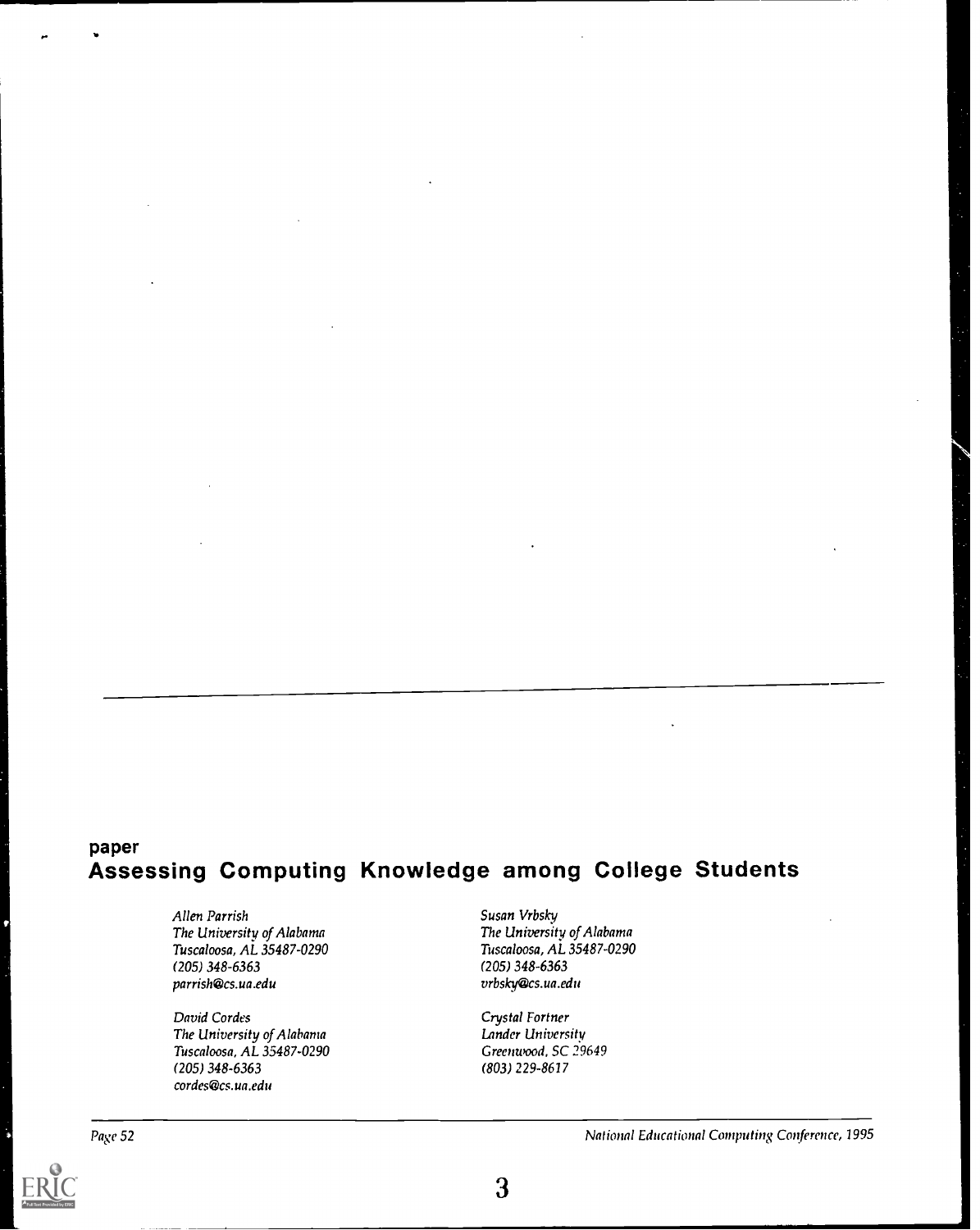Tracy Camp The University of Alabama Tuscaloosa, AL 35487-0290 (205) 348-6363

Gwendolyn Scales Grambling State University Ruston, LA 71270 (318) 251-8205

## Key words: computer science, outcomes assessment, computer literacy

#### Abstract

This paper reports on a study involving the administration of an assessment instrument designed to evaluate student knowledge in several areas of computing. The purpose of this study was two-fold. First, we were interested in determining whether our computer science curriculum impacts knowledge of computing topics that are not part of the explicit objectives of courses within the curriculum. This includes areas such as computer literacy (e.g., how to read technical specifications in computer advertisements), the history of computing, and events in commercial computing. Second, we were interested in measuring the degree to which a "breadth-first" CS introductory course sequence provides high-level familiarity with the breadth of the discipline. Our results indicate that computer science majors are substantially more familiar than non-majors with computing topics in general, even those topics that are not targeted explicitly by the computer science curriculum. In addition, students just completing a breadth-first course do not seem to exhibit knowledge spanningthe entire breadth of computing.

#### Paper

#### Introduction

The topic of outcomes assessment is becoming increasingly important in many areas of education (Light, 1992). Given that computer science sometimes means different things to different people, such assessments can be important tools in determining the concepts that are being conveyed as part of a computer science education. In previous work, we discussed the construction of an outcomes assessment instrument to measure the familiarity of computer science majors with the breadth of the computing discipline (Cordes, et. al., 1994). This assessment instrument took the form of a multiple-choice/matching exam, where questions were directed toward assessing high-level familiarity with computing concepts. We reported the findings of administering this exam in a limited setting, which resulted in several observations with potential of providing guidance for both curriculum design and future research.

Based on the results from our previous work, we administered a second exam to an expanded group of students, including computer science majors at various points within the CS curriculum, as well as non-majors enrolled in CS courses from disciplines such as engineering and management information systems. Thus, we were able to compare the performance among CS majors at various points in the curriculum, as well as between CS majors and "computer literate" non-majors. We constructed this second exam with emphasis in three major areas:

- Traditional computer science concepts. This included coverage of technical concepts that would normally be addressed in computer science courses. Our objective was to select a broad set of basic questions, where the underlying concepts have been covered in a breadth-first introductory sequence.
- Computing history and contributors. This includes both historical events in computing as well as the major contributors to the field. It also included a number of questions from the commercial computing arena, requiring a familiarity with major computing commercial enterprises, as well as with the leaders who contributed to these enterprises.
- Computer literacy. This area included coverage of concepts needed to purchase, install and utilize products available in the commercial computing market. In general, this area included coverage of material that might be found in a computer literacy course for non-majors, as well as material generally related to being literate computer consumer.

Of course, the "computer science concepts" area is explicitly covered by our comf uter science curriculum. However, the other two areas are not explicitly stressed in most computer science curricula (including our own). Nonetheless, we would ideally expect computer science students to be experts in these areas, even to a greater degree than non-computer science students who are frequent computer users. However, our own experience suggeststhat CS majors are unfamiliar with computing history, must sometimes struggle to read technical specifications in computer advertisements, and are often not particularly good at installing and using computer systems and software. The inclusion of the latter two categories was an attempt to determine the extent to which these observations are actually correct.

In this paper, we report on a follow-up study on the results of administering the new exam. Our study addresses the following questions:

- 1. Are CS majors significantly more knowledgeable in the above three areas than non-majors who are frequent computer users? While we would expect CS majors to be more knowledgeable regarding computer science concepts explicitly targeted by the curriculum, it is less clear what to expect regarding computing history and literacy concepts. As stated above, we would hope that CS majors are relative experts in both of these areas as well. However, given that these areas are not explicitly targeted by the curriculum, it is quite plausible that the performance of computer literate nonmajors is comparable to the performance of CS majors.
- 2. How do the CS freshman who have just completed our introductory sequence compare to other groups (particularly the more advanced CS students) with respect to the three areas? Our introductory sequence is organized in "breadth-

NECC '95, Baltimore, MD Page 53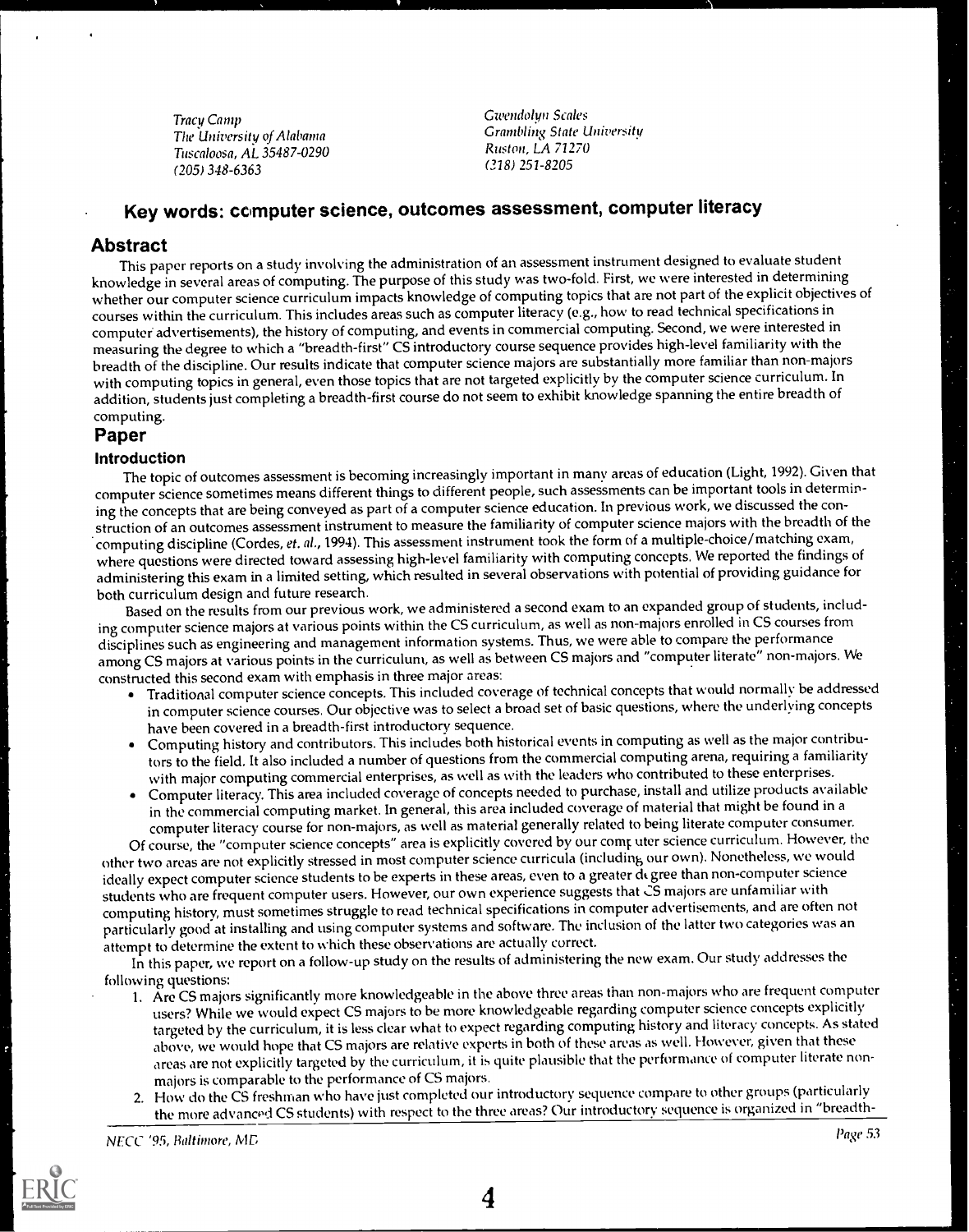first" fashion, where the focus is on the breadth of the discipline (addressing issues such as operating systems, artificial intelligence, multiple programming paradigms, etc.), as opposed to the classical approach of attempting to first achieve depth in software design and development. Breadth-first curriculum design in computer science has been a subject of considerable discussion and controversy (Baldwin, 1990; Locklair, 1991; Motil, 1991; Pratt, 1990). Are students completing a breadth-first course obtaining at least high-level knowledge (sufficient to answer multiple choice questions) spanning the breadth of the discipline?

The paper is organized as follows. Section 2 addresses the details of our previous study (Cordes, et. al., 1994). Section 3 addresses the design of the new exam, as well as the overall design of the accompanying study Finally, Section 4 addresses our results.

#### Previous Work

In this section, we review the results of our previous study (Cordes, et. al., 1994) from the Spring 1993 semester. The students involved in this study ranged from second-semester freshman to graduating seniors. An exam was constructed with 100 questions that cover the basic areas of the CS discipline, as well as computing history and basic computer literacy. Questions were multiple choice, true/false, and matching.

The exam was presented to the students (unannoumed) during a regularly scheduled class meeting towards the end of the Spring semester. The exam was administered to three different classes: a second-semester freshman-level course, a sophomore/junior-level course, and a course consisting primarily of graduating seniors. The three courses involved were:

- CS 124 : Introduction to Computer Science: This course is a second-semester freshman course. All of the students within the course are familiar with the concepts of programming and software development. The class develops a breadth-first introduction to the discipline of computing as a whole.
- CS 325 : Software Development and Systems: This course is part of the "middle tier" of our CS major. After students complete the first year of the discipline, they must complete four additional CS courses (data structures, assembler, discrete math, and this course) prior to moving on to the upper-level courses in the discipline.
- CS 426 : Introduction to Operating Systems: This is one of four required senior-level courses within the major. All students must take this course prior to graduation. The majority of the students in this course were in their last semester when this exam was administered.

The overall performance on the exam was approximately  $68^\circ$  for seniors in CS 426, 57% for juniors in C3 325, and 45% for freshmen and sophomores in CS 124. The 68<sup>°</sup><sub>0</sub> average for seniors was consistent with the average GPA of students in the class (a high C). The average scores indicate, however, that the CS 124 students failed to master a substantial percentage of the material. Given that the CS 124 students are freshmen and sophomores, this appears to be an intuitive result. However, in light of the fact that CS 124 is a breadth-oriented course, one might argue that students should have turned in a better performance on a multiple-choice/matching exam, where depth of knowledge is not needed. We revisit th, a issue in a more rigorous fashion in this paper.

The exam also revealed a weaknesses in the ability to recognize important contributors to the computing field (both historical and contemporary figures) in all three groups of students. We revisit this issue in this r aper as well.

#### Administration of the Second Exam

A second exam was administered during the Spring 1994 semester. The exam consisted of multiple choice questions covering the three areas mentioned earlier: computer science, history of computing and.its major contributors, and basic computer literacy. Sample questions from each area are as follows: Computer Science

- 1. ADT
	- a. Automated Data Transfer
	- b. Average Daily Traffic
	- c. Aborted Data Transaction
	- d. Abstract Data Type
- 2. Flip-flops are commonly used to:
	- a. prolong the life of a value in memory
	- b. implement the basic registers in a machine
	- c. store negative values
- d. increment variables by one
- History, Contributors and Commercial Computing
	- 1. Grace Murray Hopper
		- a. was heavily involved with the development of COBOL
		- b. worked on the original ABC computers
		- c. worked actively to promote the use of analog register accumulators
		- d. founded the National Science Foundation
	- 2. Steve Jobs and Bill Gates
		- a. worked together to form the first business data processing corporation
		- b. are both committed to supporting IBM through the year 2000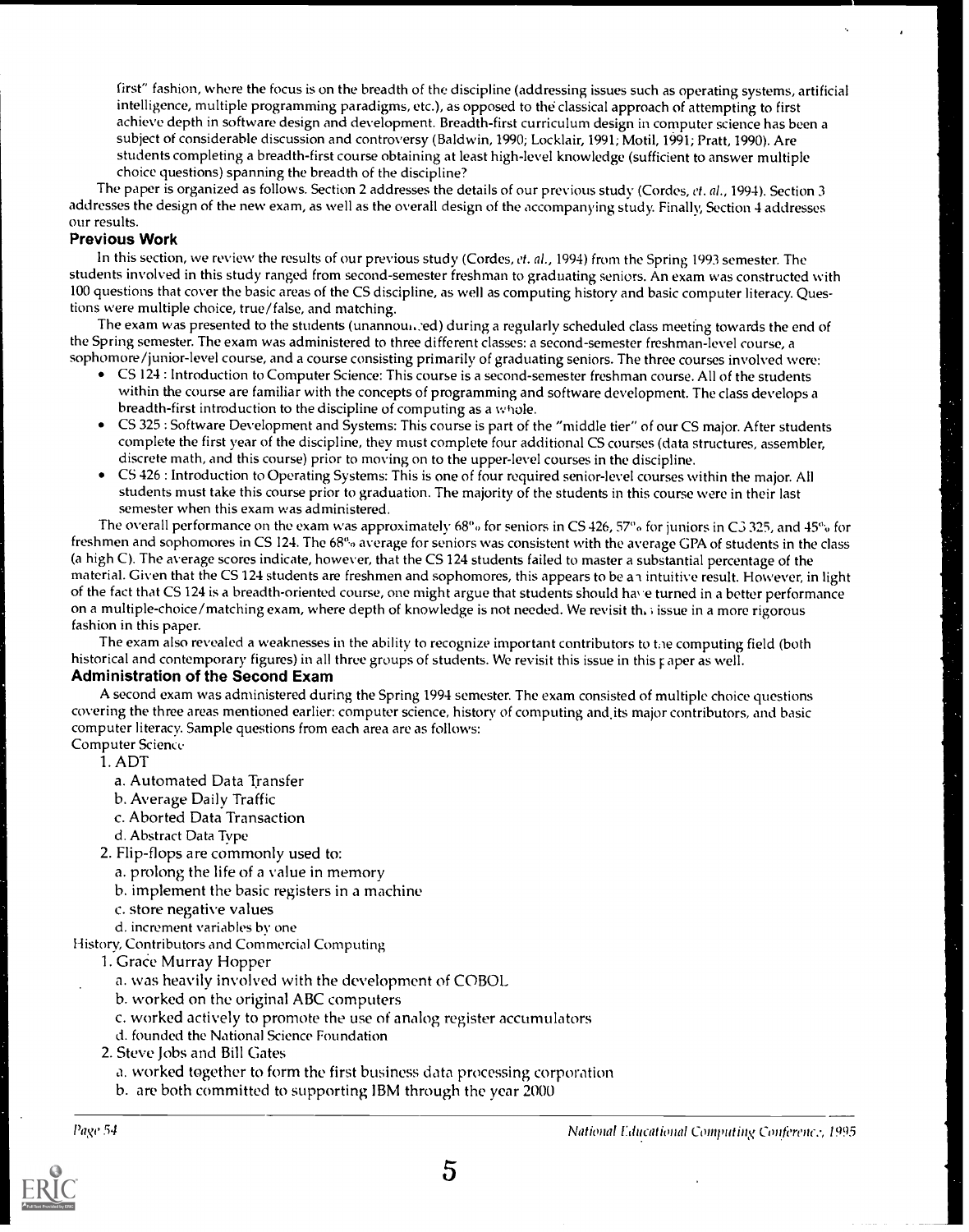c. are identical twins separated at birth

d. founded Apple and Microsoft

3. The UNIVAC was the first machine to focus on data processing, and was used by:

a. the Department of Lefense for payroll

b. the US Census bureau

c. the League of Women Voters to help track voter registration.

d. Sears to manage its catalog mailings

Computer Literacy

1. RGB

a. Register Generated Bitstream

b. Regular Generation of Baudrates

c. Register's Global Byteorder

d. Red Green Blue

2. font

a. a style of characters

b. the size of characters

c. a character set adopted for the United Nations' universal language

d. a mixture of graphics and text on the same page

Table 1 illustrates the distribution of questions among the three categories. Some euestions were placed in both the computer science and computer literacy categories. Questions in the computer science category covered topics from our breadth-fi-st introductory course, while questions chosen for the computer literacy category covered topicsrelated to reading computer advertisements, installation and usage of hardware and software, and basic terminology that educated computer users would normally be familiar with.

|       | Category                        | <b>Number of Questions</b> |
|-------|---------------------------------|----------------------------|
|       | Computer Science                | 32                         |
|       | History/Contributors/Commercial |                            |
|       | Computer Literacy               | 24                         |
| Total |                                 | 73                         |
|       | Table 1                         |                            |

The exam was given (unannounced) during the last week of the Spring, 1994 semester; students were allowed approximately 75 minutes to complete the exam. The exam was given in five separate courses; in addition to the CS major courses discussed in Section 2 (CS 124, 325 and 426), it was also given in two courses for non-majors:

- CS 412 : C Programming for Non-Majors: This course is designed for seniors and graduate students in disciplines other than computer science. The course is divided between engineering and business majors, and focuses on basic C programming concepts with some discussion of implementing basic data structures and algorithms in C. Students enrolled in this course have taken at least one other programming course (Pascal or FORTRAN).
- CS 466 : Information Systems: This course is designed for juniors and seniors in business, who are majoring in management information systems, or minoring in computer science. The course involves two major components: (a) human factors in software development and (b) metrics, cost estimation and software project management. Students enrolled in this course have generally taken at least two programming courses, and have completed a variety of other computing related courses.

## Study Results

The results of the exam were analyzed in terms of the five student groups to which the exam was administered (CS 124, 325, 426, 412 and 466), and in terms of the three categories of questions (computer science, history, and literacy). The mean scores for each student group on each exam section (given in percentages correct for each section) are given in Table 2 below. N 1,5 the number of students who took the exam in each course.

| Course                     | N   |        |                    | Literacy History Computer Science |
|----------------------------|-----|--------|--------------------|-----------------------------------|
| CS 124 (CS freshmen)       | 44  | 47"    | $15°$ a            | $34^{\circ}$ .                    |
| $CS$ 325 (CS juniors)      | 32  | $63\%$ | $25°$ <sub>0</sub> | 65°                               |
| CS 426 (CS seniors)        | 27  | -71°⊕  | $35\%$             | $72\%$                            |
| CS 412 (non-CS, technical) | 46. | 57° a  | 25° a              | 54° o                             |
| CS 466 (non-CS, business)  | 60  | 58° a  | $18^{\circ}$ .     | 49°                               |
|                            |     |        |                    |                                   |

## Table 2-Overall Summary

IVe performed an analysis of variance (ANOVA) on the means in each of the question categories in the above table. From these, we were able to determine which student groups differed significantly in performance on each question category. In the

NLCC<sup>-195</sup>, Baltimore, ML<sup>2</sup> Page 55



# 6 BEST COPY AVAILABLE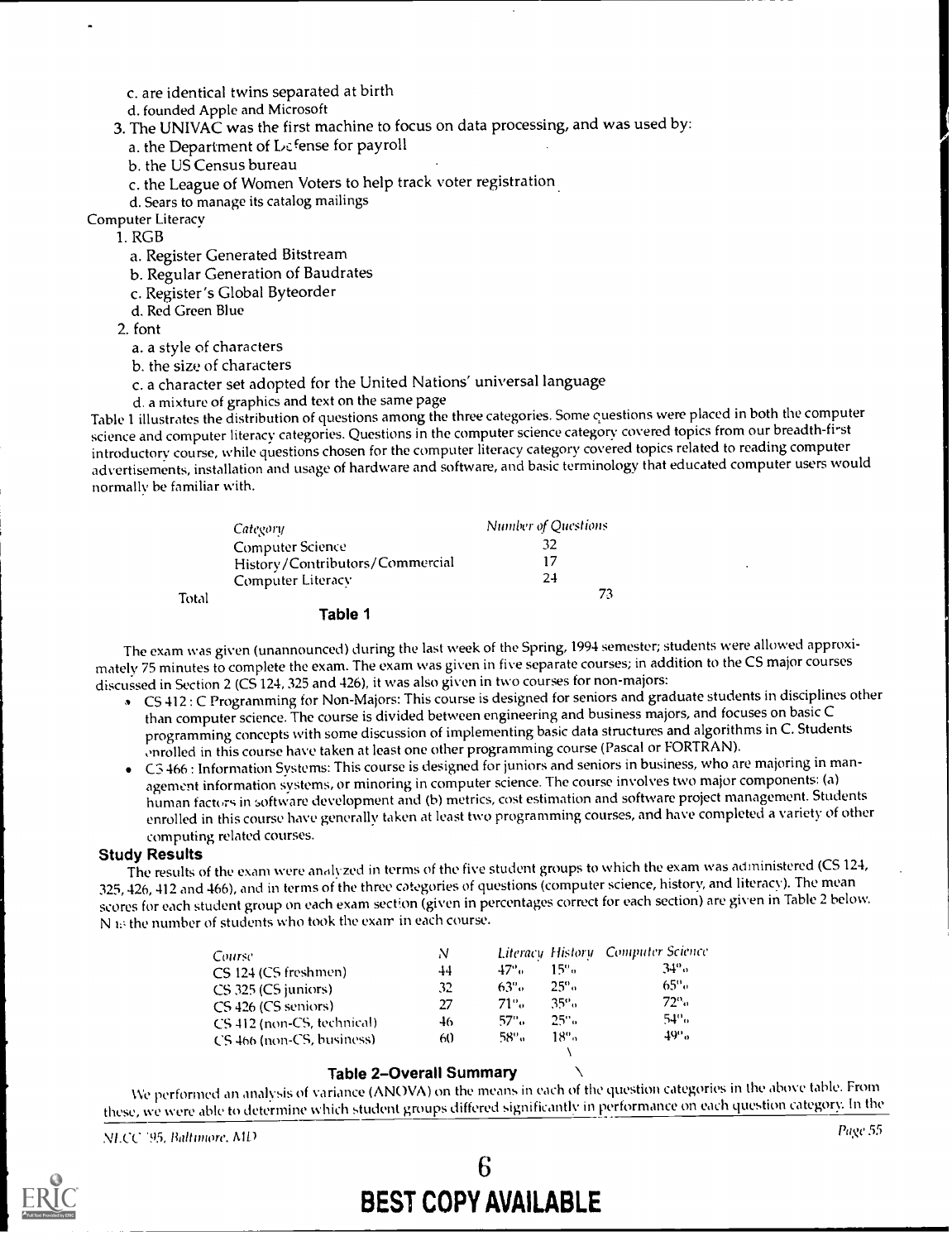subsections below, we separately address the results of these ANOVAs for each category. Computer Science

Table 3 indicates means, standard deviations and standard errors for the computer science area scores. Unlike the percentage scores in Table 2, these scores are expressed in terms of "raw scores," with a maximum score of 32 (i.e., the number of questions in the computer science area).

| Course                     | Ν   | Mean   | Std. Dev. | Std. Err. |
|----------------------------|-----|--------|-----------|-----------|
| CS 124 (CS freshmen)       | 44  | 10.955 | 3.815     | 0.575     |
| CS 325 (CS juniors)        | 32  | 20.844 | 4.608     | 0.815     |
| CS 426 (CS seniors) 2      |     | 23.148 | - 3.110   | 0.598     |
| CS 412 (non-CS, technical) | 46. | 17.348 | 5.396     | 0.796     |
| CS 466 (non-CS, business)  | 60  | 15.733 | 4.161     | 0.537     |

#### Table 3-Computer Science Statistics

An ANOVA indicated a significant difference among the above mean scores ( $p < .0001$ ). A post-hoc test is therefore needed to compare specific pairs of groups. Given that sample sizes were both small and varied, we used the (relatively conservative) Bonferroni/Dunn post-hoc test. Table 4 contains the results of this test.

| Course Pair Mean Diff. |           | Crit. Diff. | Significant?<br>(.05 level) |  |
|------------------------|-----------|-------------|-----------------------------|--|
| CS 124, 325            | -9.889    | 2.871       | Yes                         |  |
| CS 124, 412            | $-6.393$  | 2.606       | Yes                         |  |
| CS 124, 426            | $-12.194$ | 3.021       | Yes                         |  |
| CS 124, 466            | $-4.779$  | 2.453       | <b>Yes</b>                  |  |
| CS 325, 412            | 3.496     | 2.844       | Yes                         |  |
| CS 325, 426            | $-2.304$  | 3.229       | Nο                          |  |
| CS 325, 466            | 5.110     | 2.705       | Yes                         |  |
| CS 412, 426            | $-5.800$  | 2.996       | Yes                         |  |
| CS 412, 466            | 1.614     | 2.422       | No                          |  |
| CS 426, 466            | 7.415     | $2.86 +$    | Yes                         |  |

#### Table 4-Computer Science Post-Hoc Test

Based on Table 4, two observations can be made:

- 1. CS 426 students performed significantly better than all groups except the CS juniors in CS 325.
- 2. CS 124 students performed significantly worse than all other groups of CS majors, and significantly worse than CS 466 students as well.

Observation 1 indicates that by the end of our computer science curriculum, our CS majors have obtained knowledge regarding computer science concepts that is mostly unavailable in non-major courses. This is an intuitively desirable result, and suggests that the technical content in computer science is not simply "common sense" facts that all computer users know, but is instead a specialized collection of concepts that need formal curricular exposure to learn.

Observation 2, perhaps the more interesting result, involves CS 124 performance. The CS 124 students' performance was significantly inferior to the more advanced CS majors. On the surface, this seems intuitive. However, recall that CS 124 was part of a breadth-oriented introduction to the discipline. We can formalize the idea of "breadth-oriented" vs. "depth-oriented" in terms of Bloom's taxonomy (Bloom, et. al., 1956), which is a well-known way of defining educational objectives in terms of the level of cognitive skills to be obtained. Bloom's taxonomy consists of six levels:

- Knowledge
- Comprehension
- Application
- Analysis/Problem Solving
- Synthesis
- **•** Evaluation

The "knowledge" level simply requires the student to recall specifics of the discipline. In contrast, higher levels require more abstract thinking, synthesis and problem solving. The highest level ("evaluation") requires the student to make judgments about the value of various techniques in the discipline, as well as the fitness of methods for their intended purposes.

One possible goal of a breadth-first computing curriculum might be to attain the "knowledge" or "comprehension" levels of the hierarchy with respect to the entire discipline of computing in the introductory sequence. Subsequent courses would then be targeted toward increasing the cognitive level in the hierarchy. On the other hand, in a depth-first curriculum, one might expect to attain the "analysis/problem solving" level in the introductory sequence, but with wspect to a smaller number

l'age 5b National Educational Computing Couferenee, 1995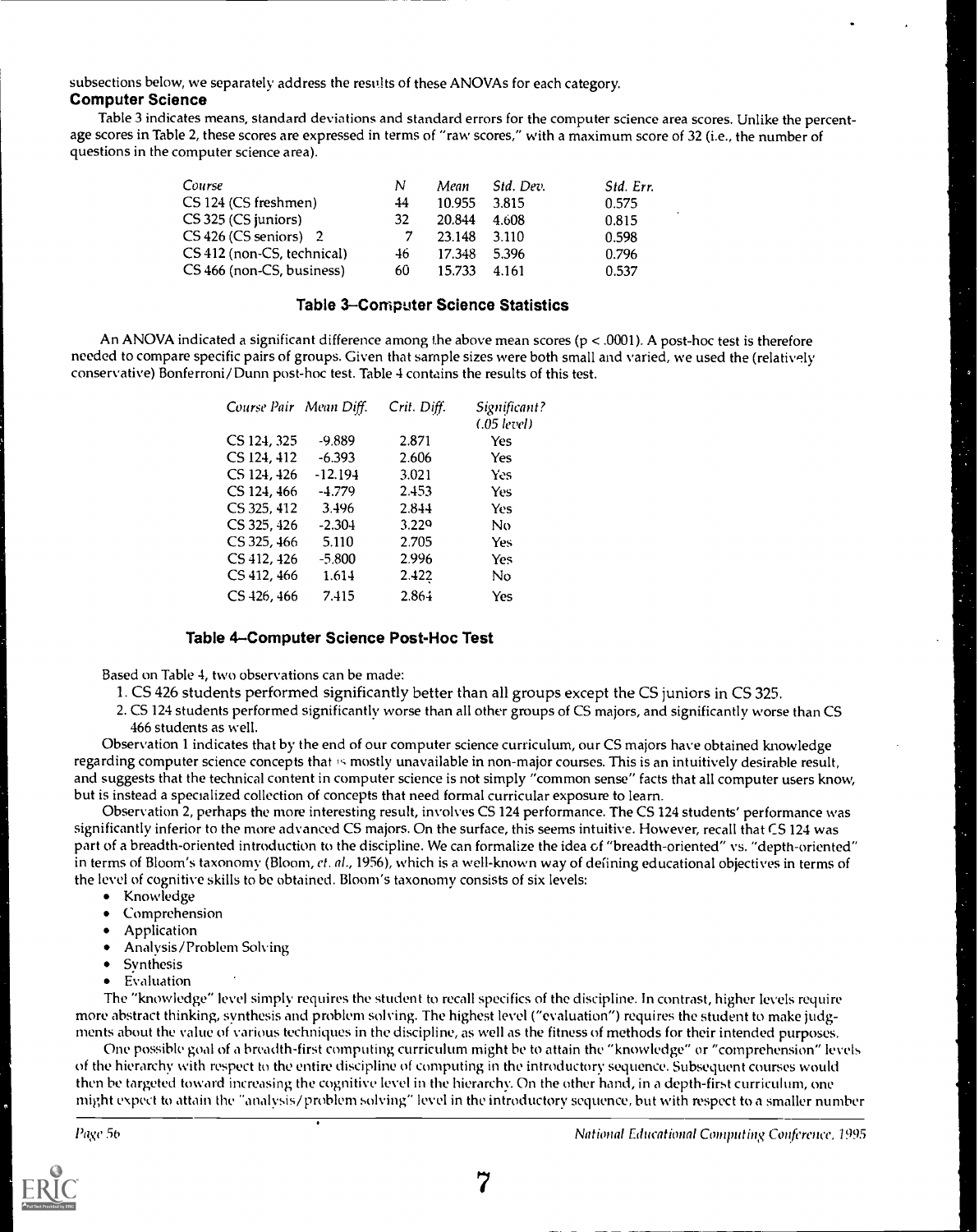of concepts. Subsequent courses would then be targeted toward increasing the breadth of knowledge over a wider variety of concepts.

Our results (along with our preliminary results (Cordes, et. al., 1994)) provide some concrete evidence that the breadthfirst model may not work as stated. As noted previously (Bloom, et. al., 1956), success in achieving the "knowledge" level can be measured via tests such as multiple choice, matching, etc., since most of what is required is simple recognition of terms and recall of their definitions. Since CS 124 students performed significantly inferior to students farther along in the curriculum on a multiple choice test over basic CS concepts, then we conclude that CS 124 students have not achieved the breadth that they are likely to ultimately obtain, even at the lowest level of Bloom's taxonomy.

Thus, even if a curriculum is nominally breadth-first, the term "breadth-first" is probably a misnomer; in dur breadth-first curriculum, students are actually only gaining "some breadth first," followed by a continual evolution of breadth and depth throughout the curriculum. It is likely that there is no such thing as a truly "depth-first" curriculum either; students are not mPture enough to initially obtain complete depth in an area, and exposure to a breadth of concepts will allow students to v:sualize new applications that can be used to obtain additional depth. We believe that it is probably best to abandon terms like "breadth-first" and "depth-first" and seek other models as well as terminology that accurately describes such models; efforts to integrate breadth-first and depth-first curricula have already made some progress in this regard (Shackleford & LeBlanc, 1994).

#### History, Contributors and Commercial Issues

Table 5 indicates means, standard deviations, and standard errors for the raw scores in the history/commercial area (maximum raw score is 17):

| Course                        | N  |             | Mean Std. Dev. Std. Err. |       |
|-------------------------------|----|-------------|--------------------------|-------|
| CS 124 (CS freshmen)          | 44 | 2.636 2.273 |                          | 0.343 |
| CS 325 (CS juniors)           | 32 | 4.219 2.661 |                          | 0.470 |
| CS 426 (CS seniors)           | 27 | 4.130 2.762 |                          | 0.407 |
| CS 412 (non-CS, technical) 46 |    | 5.889 2.806 |                          | 0.540 |
| CS 466 (non-CS, business) 60  |    | 3.017 1.882 |                          | 0.243 |

#### Table 5-History Statistics

An ANOVA indicated a significant difference among the above mean scores (p < .0001). We again used the Bonferroni/ Dunn post-hoc test to compare group pairs; the results are given in Table 6.

|             |          |       | Course Pair Mean Diff. Crit. Diff. Significant?<br>(.05 level) |
|-------------|----------|-------|----------------------------------------------------------------|
| CS 124, 325 | $-1.582$ | 1.598 | Nο                                                             |
| CS 124, 412 | $-1.494$ | 1.451 | Yes                                                            |
| CS 124, 426 | $-3.253$ | 1.682 | Yes                                                            |
| CS 124, 466 | $-0.380$ | 1.365 | No                                                             |
| CS 325, 412 | 0.088    | 1.583 | Nο                                                             |
| CS 325, 426 | $-1.670$ | 1.798 | No                                                             |
| CS 325, 466 | 1.202    | 1.506 | No                                                             |
| CS 412, 426 | $-1.758$ | 1.668 | Yes                                                            |
| CS 412, 466 | 1.114    | 1.348 | Nο                                                             |
| CS 426, 466 | 2.872    | 1.594 | Yes                                                            |

#### Table 6-History Post-Hoc Test

Again, the CS 426 students performed significantly better than all other groups except the students in CS 325. There are, however, no other significant differences among the data. Since topics in this area are not targeted by any of the courses tested, the absence of a significant difference in most cases is not surprising. The fact that a difference was observed between CS 426 and three groups indicates that by the time CS students are seniors, they are learning at least a portion of this material from somewhere (possibly from in-class discussion where a name or historical incident is mentioned or through peer interactions).

On the other hand, the scores for all groups in this area were the worst of the three sections of the exam by a substantial margin. Thble 7 is a breakdown of performance (i.e., percent correct) by topic area of each question, for each group of students.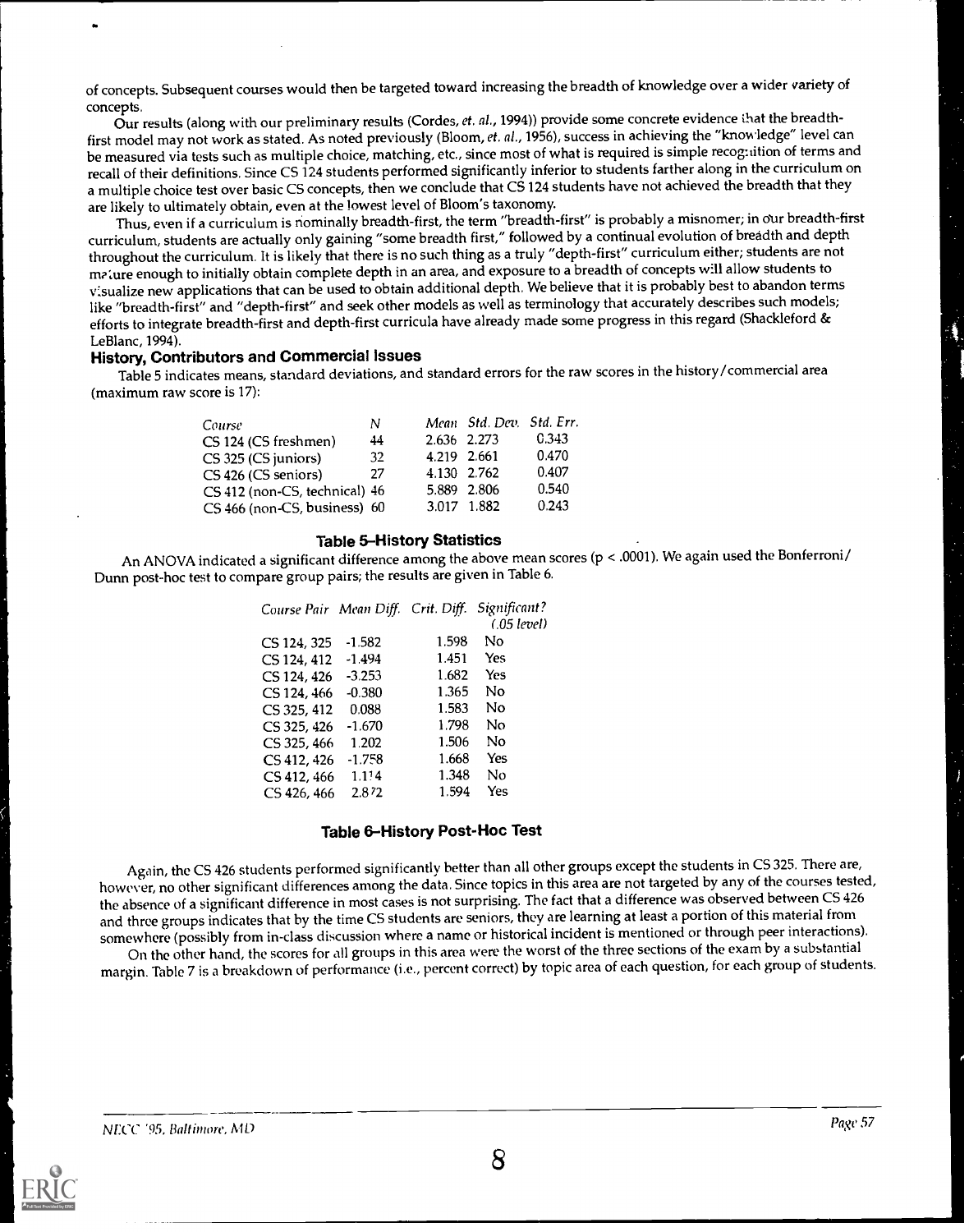| Ouestion            | CS124 | CS325 | CS412 | CS426 |                         | CS466 |
|---------------------|-------|-------|-------|-------|-------------------------|-------|
| <b>ABC</b> Computer |       | 5     | 3     |       |                         | 2     |
| DEC                 |       | 20    | 38    | 13    | 52                      | 15    |
| Dijkstra            |       | 2     | 19    | 17    | 33                      | 7     |
| <b>ENIAC</b>        |       | 5     | 3     | 4     | 0                       | 2     |
| Hoare               |       | 0     | 38    |       | 11                      | 2     |
| Grace Hopper        |       | 2     | 6     | 22    | 22                      | 3     |
| Jobs and Gates      |       | 23    | 29    | 59    | 59                      | 60    |
| Knuth               |       | 2     | 13    | 20    | 44                      | 2     |
| VonNeumann          |       | 9     | 22    | 24    | 48                      | 22    |
| T. J. Watson        |       | 9     | 6     | 20    | $\overline{\mathbf{1}}$ | 3     |
| Wozniak             |       | 11    | 19    | 35    | 19                      | 22    |

#### Table 7-Summary of History Performance

The results in this area reflect no improvement over the results in this area on the previous exam (Cordes, et. al., 1994), indicating a need to include such topics explicitly in our curriculum. We have recently developed a new senior-level course, entitled "Ethical and Societal Issues in Computing," which will include coverage of a variety of historical, ethical, societal, and commercial topics. This course will be offered for the first time during the academic year 1994-95; an outline is given elsewhere (Cordes, et. al., 1994). We plan to administer this exam to students who have completed this course, with the hope of obtaining an improvement in overall performance in this area.

#### Computer Literacy

Table 8 indicates means, standard deviations and standard errors for the (raw) scores in the computer literacy area (maximum raw score is 24):

| Course                     | N  | Mean   |       | Std. Dev. Std. Err. |
|----------------------------|----|--------|-------|---------------------|
| CS 124 (CS freshmen)       | 44 | 11.341 | 4.513 | 0.680               |
| CS 325 (CS juniors)        | 32 | 15.156 | 4.719 | 0.834               |
| CS 426 (CS seniors)        | 27 | 13.848 | 4.269 | 0.629               |
| CS 412 (non-CS, technical) | 46 | 16.926 | 3.088 | 0.594               |
| CS 466 (non-CS, business)  | 60 | 13.983 | 3.496 | 0.451               |

#### Table 8-Computer Literacy Statistics

An ANOVA indicated a significant difference among the above mean scores (p < .0001). We again used the Bonferroni/ Dunn post-hoc test to compare individual group pairs; the results are given in Table 9. Course Pair Mean Diff Crit. Diff Sinificant?

|                   |          |       | $(.05$ level) |  |
|-------------------|----------|-------|---------------|--|
| CS 124, 325       | $-3.815$ | 2.674 | Yes           |  |
| CS 124, 412       | $-2.507$ | 2.427 | Yes           |  |
| CS 124, 426       | $-5.585$ | 2.813 | Yes.          |  |
| CS 124, 466       | $-2.642$ | 2.284 | Yes           |  |
| CS 325, 412 1.308 |          | 2.649 | <b>No</b>     |  |
| CS 325, 426       | $-1.770$ | 3.007 | No            |  |
| CS 325, 466       | 1.173    | 2.519 | No            |  |
| CS 412, 426       | $-3.078$ | 2.790 | Yes           |  |
| CS 412, 466       | $-0.136$ | 2.255 | No            |  |
| CS 426, 466       | 2.943    | 2.667 | Yes           |  |
|                   |          |       |               |  |

#### Table 9-Literacy Post-Hoc Test

These results essentially parallel the results of the computer science portion of the test. The CS 124 students performed significantly below many of the other groups, while the CS 426 performed significantly above many of the other groups. In fact, the CS 426 students actually performed significantly above both groups of non-majors. We found these results surprising, given that these questions were deliberately designed to be questions that every literate computer user would know. Since many of the topics in this area are not targeted by the CS curriculum, and the topics are basic computer literacy related, we would have expected everyone to be equally prepared for these questions. Yet the senior CS majers outperformed the nonmajors, perhaps confirming that many of these concepts are indeed discussed from time to time i majors classes, or that CS majors are simply more frequent (and motivated) computer users than non-majors. Regardless 01 the reason, this result may help dispel the notion that CS majors are mostly theorists, and are illiterate with respect to the actual purchase, use and



9

# BEST COPY AVAILABLE

Page 58 Natioital Educational Computing Conference, 1995